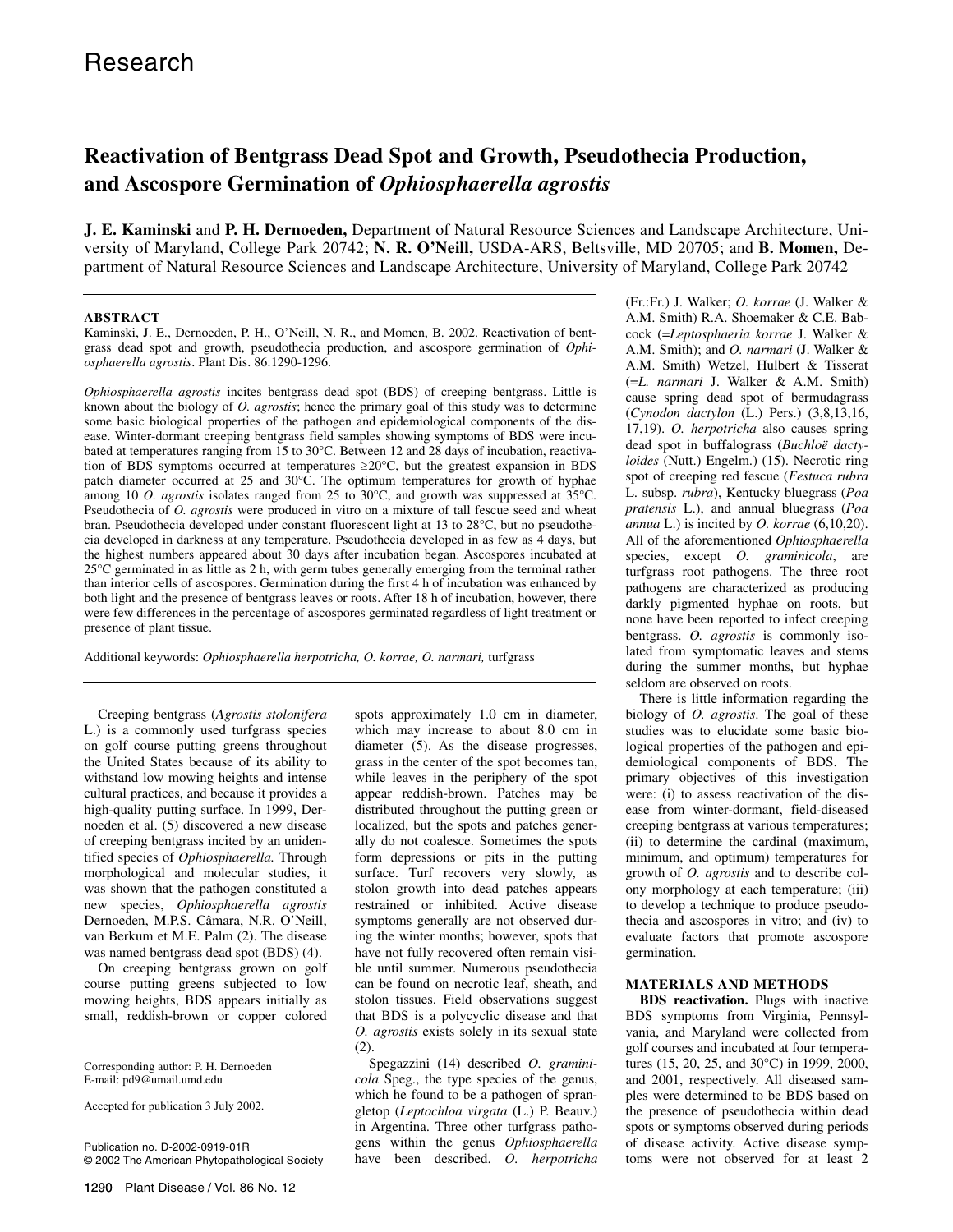months prior to sampling. Development of reddish-brown bentgrass leaves along the periphery of dead spots and an increase in patch diameter were used to assess reactivation of the disease. Reactivation was assessed using winter-dormant samples of creeping bentgrass of 'Pennlinks' from Lowe's Island Club, Sterling, VA; cultivar blend 'L-93' + 'Providence' + 'SR 1020' from Inniscrone Country Club, Avondale, PA; and 'L-93' from the University of Maryland Turfgrass Research Facility, College Park, MD. Samples from Virginia and Maryland were collected from the putting surface, whereas those from Pennsylvania were from the higher cut collar. Turf at all three sites was grown on sandbased root-zone mixes. At Virginia, three applications of chlorothalonil (tetrachloroisophthalonitrile) and iprodione (3-(3,5 dichlorophenyl)-*N*-(1-methylethyl)-2,4-dioxo-1-imidazolidinecarboxamide) were made between 19 October and 15 November 1998 before samples were collected on 1 February 1999. Greens in Virginia were overseeded with 'Pennlinks' creeping bentgrass during the autumn of 1998. Turf at Pennsylvania received several applications of iprodione and thiophanate methyl (dimethyl-4-4-*o*-phenylenebis-3-thioallophanate) between 2 October and 24 November 1999, prior to sampling on 28 February 2000. The turf at Maryland received applications of chlorothalonil, triadimefon (1-(4-chlorophenoxy)-3,3-dimethly-1-(1*H*-1,2, 4-triazol-1-yl)-2-butanone), and fenarimol  $(\alpha$ -(2-chlorophenyl)- $\alpha$ -(4-chlorophenyl)-5-pyrimidinemethanol) between 20 October and 10 November 2000, prior to sampling on 17 January 2001.

Four 100-mm-diameter by 50-mm-deep plugs from each site containing small diseased spots (14 to 48 mm) were watered to field capacity, sealed in plastic bags, and placed in growth chambers at each of four temperatures (15, 20, 25, and 30°C). Plugs were randomized in each growth chamber and included four replicates per temperature treatment. While only diseased plugs from Virginia were tested, an additional four plugs of symptomless creeping bentgrass were obtained from the same aforementioned golf greens in Pennsylvania and Maryland. Control plugs were incubated under the aforementioned conditions. All plugs were subjected to a 12-h photoperiod. Photosynthetically activated radiation (PAR) was measured from inside the plastic bag with a Quantum Sensor (Apogee Instruments Inc., Logan, UT). The distance between the fluorescent light source and diseased samples in the four growth chambers was adjusted to provide an average PAR of 88  $\mu$ mol·m<sup>-2</sup>·s<sup>-1</sup> (range = 77 to 93  $\mu$ mol·m<sup>-2</sup>·s<sup>-1</sup>). Each year, frozen samples were acclimated on a lab bench for 24 h prior to incubation. It was determined prior to initiation of the experiment that diseased samples incubated at temperatures  $\geq$ 25°C were prone to drying within 24 h; therefore

plugs were placed in plastic bags to prevent desiccation. Diseased samples in plastic bags received approximately 50 ml of distilled water every 3 to 5 days as the soil began to dry. Leaves were trimmed to approximately 1 cm in height as needed, and plugs were monitored every 2 to 10 days for disease symptoms. Isolation of *O. agrostis* was attempted during and at the completion of each experiment.

Disease reactivation was visually assessed based on the appearance of reddishbrown or copper colored leaves at the periphery of spots. BDS reactivation was assessed by measuring patch diameter in two directions with a ruler, and mean patch diameter was used for the statistical analyses. Mean patch diameter data were analyzed on individual rating dates using the SAS MIXED procedure, and means were separated using Fisher's protected ( $P \leq$ 0.05) least significant difference multiple mean comparison test.

**Cardinal temperatures for growth of**  *O. agrostis***.** The growth rates of 10 isolates of *O. agrostis* were compared at six temperatures (10, 15, 20, 25, 30, and 35°C). All isolates previously were shown to be *O. agrostis* by Câmara et al. (2). A 5-mmdiameter disk of mycelia was removed from the outer edge of an actively growing colony on potato dextrose agar (PDA) and placed in the center of a petri dish containing 15 to 20 ml of PDA. The dishes then were sealed with Parafilm and incubated in the dark. Colony diameters were measured with a ruler in two directions to obtain a mean, with measurements made every 24 h until mycelia of the fastest growing isolate reached the perimeter of the plate. Colony expansion for each isolate between day 2 and day 10 of incubation was determined to be linear; therefore, average daily growth rates were used for statistical analyses. The experimental design within each growth chamber was a randomized design blocked twice in time. Four replications of each isolate were included for each temperature treatment. Growth rates were analyzed as a randomized complete block design with multiple experimental units using SAS MIXED procedure, and means were separated using the Tukey least significant difference test ( $P \le 0.05$ ).

**Pseudothecia production.** A mixture of tall fescue (*Festuca arundinacea* Schreb.) seed and wheat (*Triticum aestivum* L.) bran in equal volumes was evaluated as a culture medium for producing pseudothecia of *O. agrostis*. Tall fescue seeds were soaked in tap water overnight, rinsed three times, and mixed with wheat bran. The mixture was placed in 50-ml flasks and autoclaved for 1 h on two consecutive days. Mycelia from the edge of an actively growing colony of the single ascospore *O. agrostis*  isolate OpMD-9 were transferred to the surface of the cooled seed/bran mix. Flasks then were incubated in a growth chamber under constant light (88  $\mu$ mol·m<sup>-2</sup>·s<sup>-1</sup> from

four F20T12/CW, 20-W bulbs (Philips Lighting, Somerset, NJ) at 25°C for 16 to 18 days. Inoculum was mixed daily to promote aeration and to allow mycelium to become evenly distributed throughout the medium. Approximately 0.25 g of the infested mix then was placed on sterile, moist filter paper in a 60 by 15 mm petri dish. Petri dishes containing infested media were placed in one of three conditions as follows: (i) on a lab bench in ambient light (i.e., approximately 12 h of 4  $\mu$ mol·m<sup>-2</sup>·s<sup>-1</sup> fluorescent light); (ii) in a benchtop growth hood (Model #11000, Labconco Corporation, Kansas City, MO) under constant light  $(17 \text{ \mu} \text{mol} \cdot \text{m}^{-2} \cdot \text{s}^{-1})$  supplied from a fluorescent, cool-white, 30-W bulb (F30T8/CW, General Electric, Fairfield, CT); or (iii) in a growth chamber (I30BLL, Percival Scientific, Inc., Perry, IA) at 25°C in constant light (72  $\mu$ mol·m<sup>-2</sup>·s<sup>-1</sup>) from a fluorescent, cool-white, 20-W bulb (F20T12/CW, Philips Lighting). Temperatures on the lab bench ranged from 13 to 28°C. Treatments also were subjected to constant dark by covering petri dishes with aluminum foil and placing them in the three aforementioned conditions. The filter paper was kept moist throughout the study to prevent the medium from drying. The medium was monitored daily for the appearance of pseudothecia.

In preliminary experiments, the number of pseudothecia produced on individual tall fescue seeds generally did not exceed 25, but on occasion as many as 45 pseudothecia were counted on a single seed. Therefore, seeds were rated visually for abundance of pseudothecia on a 0 to 5 linear scale where  $0 =$  none,  $3 = 11$  to 15, and  $5 =$  $\geq$ 21 pseudothecia with necks partially embedded in each tall fescue seed. The experiment was arranged as a  $2 \times 3$  factorial with three replications. Data from treatments in which pseudothecia did not develop were excluded from statistical analyses. The study was repeated and data from each study were combined for the statistical analyses. For each rating date, pseudothecia ratings were analyzed using the SAS MIXED procedure, and means were separated based on Fisher's protected ( $P \leq$ 0.05) least significant difference multiple mean comparison test. In addition, regression analyses were performed to determine the rate of pseudothecia production for each treatment, and regression lines were compared using the method described by Neter and Wasserman (11).

**Ascospore germination.** Ascospores were obtained from pseudothecia of isolate OpMD-9 produced in vitro. Approximately 0.25 g of the infested tall fescue/wheat bran mix was placed on moist filter paper in a petri dish and placed in a growth chamber at 25°C under constant light as previously described. Maximum numbers of pseudothecia were present approximately 1 month after incubation, and ascospores were determined to be mature when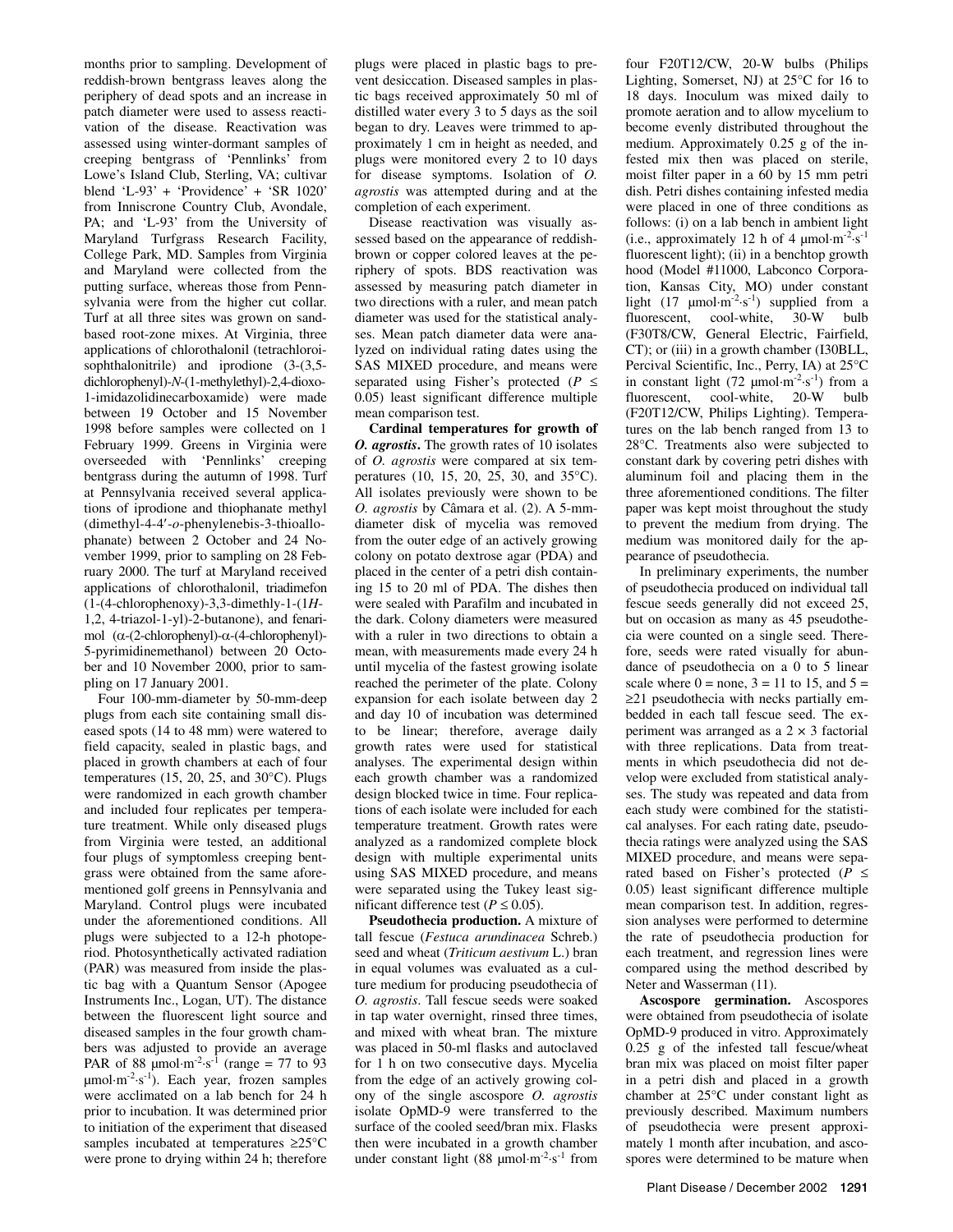they were forcefully discharged from pseudothecia when observed under a stereomicroscope. An ascospore solution was prepared by wrapping the infested mix in cheesecloth and submerging it in 100 ml of distilled water for 2 min. Pseudothecia were not surface disinfested because mature ascospores would exude into the disinfectant. The concentration of ascospores discharging in water was determined with a Levy hemacytometer (VWR Scientific, West Chester, PA), and dilutions were made to obtain approximately 7.5  $\times$  10<sup>2</sup> ascospores  $ml^{-1}$ . A 100-µl aliquot of the suspension (about 75 ascospores) was placed on a microscope slide along with three 10-mm-long sections of creeping bentgrass leaves or roots or with no bentgrass tissue (distilled water control). Bentgrass leaves and roots were obtained from 3-month-old 'L-93' creeping bentgrass grown in a greenhouse. Leaf and root tis-



Fig. 1. Effect of temperature on the diameter of bentgrass dead spot patches from previously diseased creeping bentgrass over a 40- to 41-day period of incubation at four temperatures: **A,** Virginia plugs collected 1 February 1999; **B,** Pennsylvania plugs collected 28 February 2000; and **C,** Maryland plugs collected 17 January 2001. Letters are shown only where there are significant differences among treatments. For individual rating dates, points marked by the same letter are not significantly different according to Fisher's protected ( $P \le 0.05$ ) least significant difference multiple mean comparison test.

sue were washed in running tap water for 60 min prior to incubation with ascospores. Slides were placed inside two plastic humidity boxes lined with moistened paper towels and incubated at 25°C in either constant light (88  $\mu$ mol·m<sup>-2</sup>·s<sup>-1</sup>) or constant darkness. For dark treatments, the humidity box was covered with aluminum foil. Distilled water was periodically added to each slide to prevent ascospore desiccation. Individual slides were removed from the incubator after 2, 4, 6, 8, 12, 18, and 24 h for observation. Ascospores were fixed and stained in lactophenol-cotton blue, and slides were sealed with Cytoseal 60 low viscosity mounting medium (Stephens Scientific, Kalamazoo, MI). Germinated spores were counted and percent germination was determined. For germinated ascospores, the number of germ tubes that developed and their location of origin within each ascospore were determined. The slides were completely randomized in each humidity box with three replicates. The study was repeated and percent germination data from each study were analyzed using the SAS MIXED procedure. Means were separated using Fisher's protected (*P*   $\leq$  0.05) least significant difference test.

# **RESULTS AND DISCUSSION**

**BDS reactivation.** In plugs collected from Virginia, there was no visual evidence of reactivation of the disease within 28 days of incubation at any temperature. After 28 days, however, plugs incubated at 25 and 30°C began to exhibit reddishbrown leaves along the periphery of BDS spots, and the patch diameter began to increase (Fig. 1A). Plugs incubated at 25°C exhibited the most rapid increase in patch diameter. The Virginia site was overseeded prior to collecting plugs, and healthy creeping bentgrass seedlings emerged in the dead spots. Survival of the seedlings was not noted, as seedlings were removed as they germinated. *O. agrostis* was isolated from all four plugs maintained at 15 and 20°C, but the pathogen was not isolated from plugs maintained at 25 or 30°C.

Based on the development of a bronze or reddish-brown discoloration of leaves of plants adjacent to dead spots, reactivation of BDS in Pennsylvania plugs occurred 12 to 18 days after incubation began at 25 and 20°C, respectively (Fig. 1B). Plugs incubated at 25°C exhibited the most rapid increase in patch diameter. BDS symptoms (foliar discoloration) developed at day 23 at 30°C, but patch size did not increase appreciably through 40 days of incubation. Although no new disease symptoms were observed on healthy tissue in plugs maintained at 15°C, *O. agrostis* was isolated from discolored or senescent leaves of plants maintained at all temperatures. No BDS symptoms developed on turf in the disease-free control plugs at any temperature.

Prior to initiation of the trial for the MD plugs, pseudothecia were found in the dead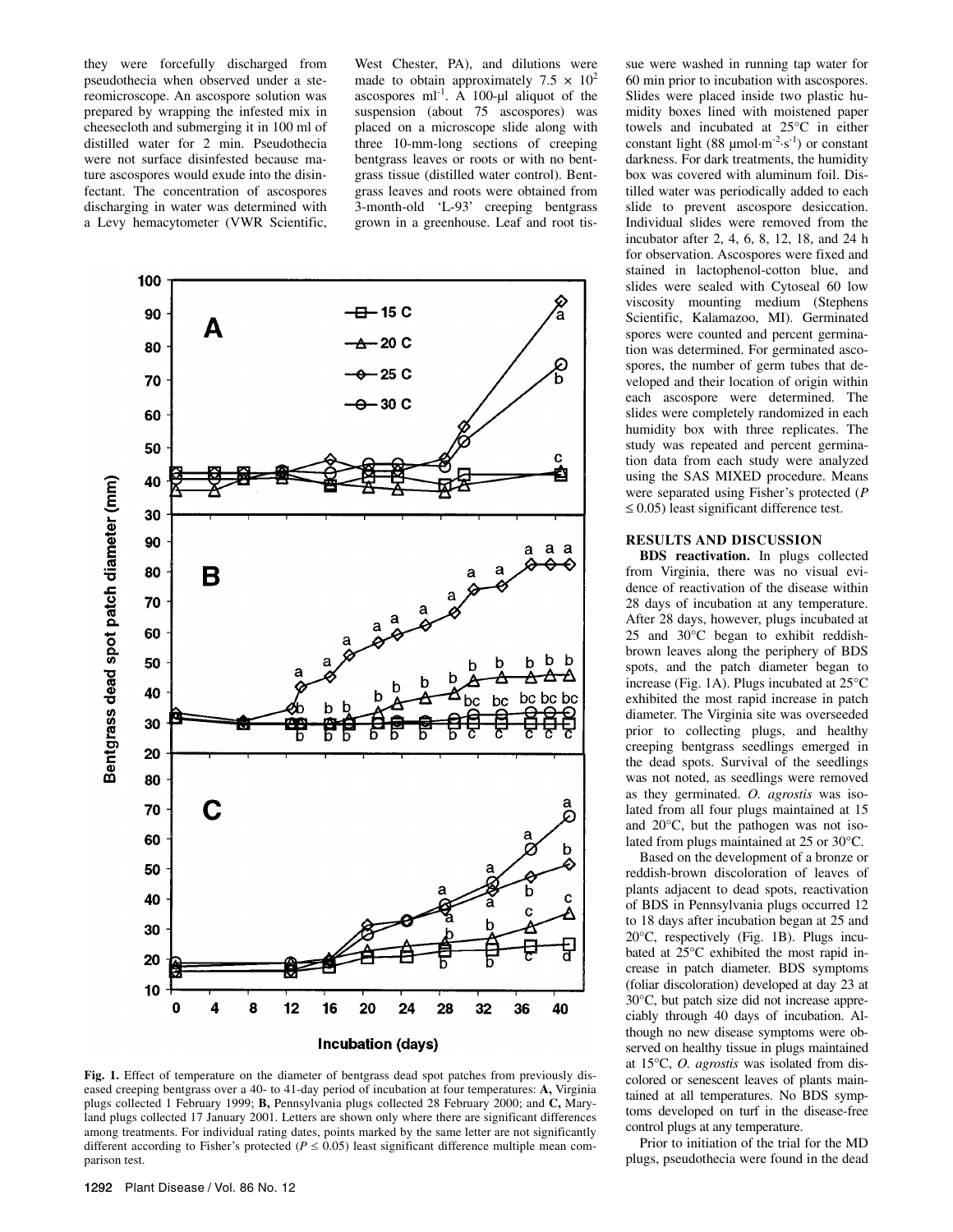spots. After 5 days of incubation, mycelia were observed growing from exposed surfaces of pseudothecia in dead spots of plugs maintained at 25°C. Twelve days after incubation began, *O. agrostis* was isolated from bronze or tan-colored bentgrass leaves from plugs incubated at 20, 25, and 30°C. Plugs incubated at 15°C exhibited no new disease symptoms, and the pathogen could not be recovered at this time. After 16 days of incubation, patch diameter of diseased plugs maintained at 25 and 30°C began to increase (Fig. 1C). By 41 days of incubation, plugs maintained at 30°C had the largest patch diameter. Patch diameter of plugs incubated at 20°C was larger than was observed in plugs incubated at 15°C on day 41. *O. agrostis* was isolated from bentgrass leaves located at the periphery of BDS patches from all plugs maintained at all temperatures on day 41. No symptoms developed on the disease-free control plugs at any temperature.

As was observed in the field (5), patch diameter generally did not exceed 80 mm. The pathogen was isolated from senescent leaves of plants adjacent to diseased spots in plugs from all sites, indicating that *O. agrostis* is capable of surviving in winterdormant leaf tissue. Hyphae generally were not observed on the roots of *O. agrostis*– infected plants. Dark-brown to black hyphal masses and runner hyphae of *O. agrostis*, however, commonly were observed near or on the nodes of bentgrass stolons. Dark brown to black hyphae were observed less frequently on internodes and on roots emerging from the stem base of infected plants or the nodes of stolons.

Crahay et al. (3) reported that *O. korrae* may be capable of invading bermudagrass roots as soil temperatures decline and the host begins to enter winter dormancy. Although optimum temperature for growth of *O. korrae* on PDA is 25°C, root growth of bermudagrass is stimulated at this temperature, and the pathogen was unable to cause significant injury at 25°C (3). Optimum temperatures for growth of creeping bentgrass shoots and roots are 16 to 24°C and 10 to 18°C, respectively (1). Creeping bentgrass growing at 15 to 20°C, therefore, may have a competitive growth advantage over *O. agrostis* at these temperatures. As noted below, *O. agrostis* grows on PDA at 15 to 20°C; however, disease development generally was not observed on plugs at these temperatures. These observations indicate that temperatures favoring bentgrass growth render plants more resistant to infection. Reactivation of BDS may occur in as little as 12 or 16 days when incubated continuously at 25 or 30°C, respectively. As shown below, 25 and 30°C were the optimum temperatures for growth of *O. agrostis* on PDA. Because the optimum temperature for root and shoot growth of cool-season grasses is  $\leq 24^{\circ}C$ , the pathogen appears to have its greatest

competitive advantage at temperatures between 25 and 30°C. Observations from this study indicate that pseudothecia may germinate directly to produce mycelia. Hence, *O. agrostis* can survive winter in or on infected leaf tissue and stolons as well as overwintering pseudothecia.

**Cardinal temperature for growth of**  *O. agrostis***.** Analyses of growth rates for each isolate of *O. agrostis* revealed a significant temperature  $\times$  isolate interaction  $(P < 0.005)$ . Growth was very slow  $(\leq 0.5)$ mm day<sup>-1</sup>) in all isolates when incubated at 35°C (Fig. 2). When incubated at the lowest temperature  $(10^{\circ}C)$ , the growth rate of all isolates ranged from 0.7 to 1.5 mm day-<sup>1</sup>. The growth rates of all isolates, however, increased with increasing temperature. The maximum growth rate for all isolates occurred between 25 and 30°C and ranged from 4.1 to 6.1 mm day<sup>-1</sup>. At every temperature, OpMD-6 and OpMD-9 generally exhibited the fastest and slowest growth, respectively, among all isolates.

Colony morphology and color varied among temperatures and isolates. Colonies incubated at 10 to 25°C exhibited a fluffy, aerial growth, while mycelial growth at 30 and 35°C was considerably more condensed. At 25°C, the isolates initially developed a rose-quartz color, with a buff outer edge. After 5 to 7 days of incubation, the center of colonies generally had a gray appearance at 25°C. At 30°C, colonies were dark pink to red and had a buff outer edge. Unlike the other isolates, OpOH-1 had a fluffy, white to olive-gray colored mycelium, which remained evident at the end of the 10-day incubation period at all temperatures in which growth occurred. In addition, the undersides of plates for OpOH-1 were a dark brown to black color as opposed to beige or tan for the other isolates.

In summary, the optimum temperature for growth of all isolates was either 25 or 30°C. Growth and morphology of *O. agrostis*, however, varied among isolates at each temperature. Very little or no growth occurred at temperatures as low as 10 or as high as 35°C. The optimum temperatures for growth of *O. agrostis* in vitro (25 to 30°C), however, exceeded temperatures that are favorable for shoot growth of coolseason grasses (16 to  $24^{\circ}$ C) (1). BDS generally appears in the field in the summer when daytime air temperatures exceed 25°C. Hence, *O. agrostis* appears to have a competitive growth advantage over bentgrass in the summer.

Colony morphology and color, and the growth rate of *O. agrostis* on PDA, can be used to help distinguish this pathogen from other *Ophiosphaerella* spp. *O. herpotricha* grown on PDA produces a white, cottony mycelium that turns tan or brown within 3 to 7 days, and optimum growth occurs at



**Fig. 2.** Average daily growth of 10 *Ophiosphaerella agrostis* isolates incubated on potato dextrose agar at six temperatures for 10 days.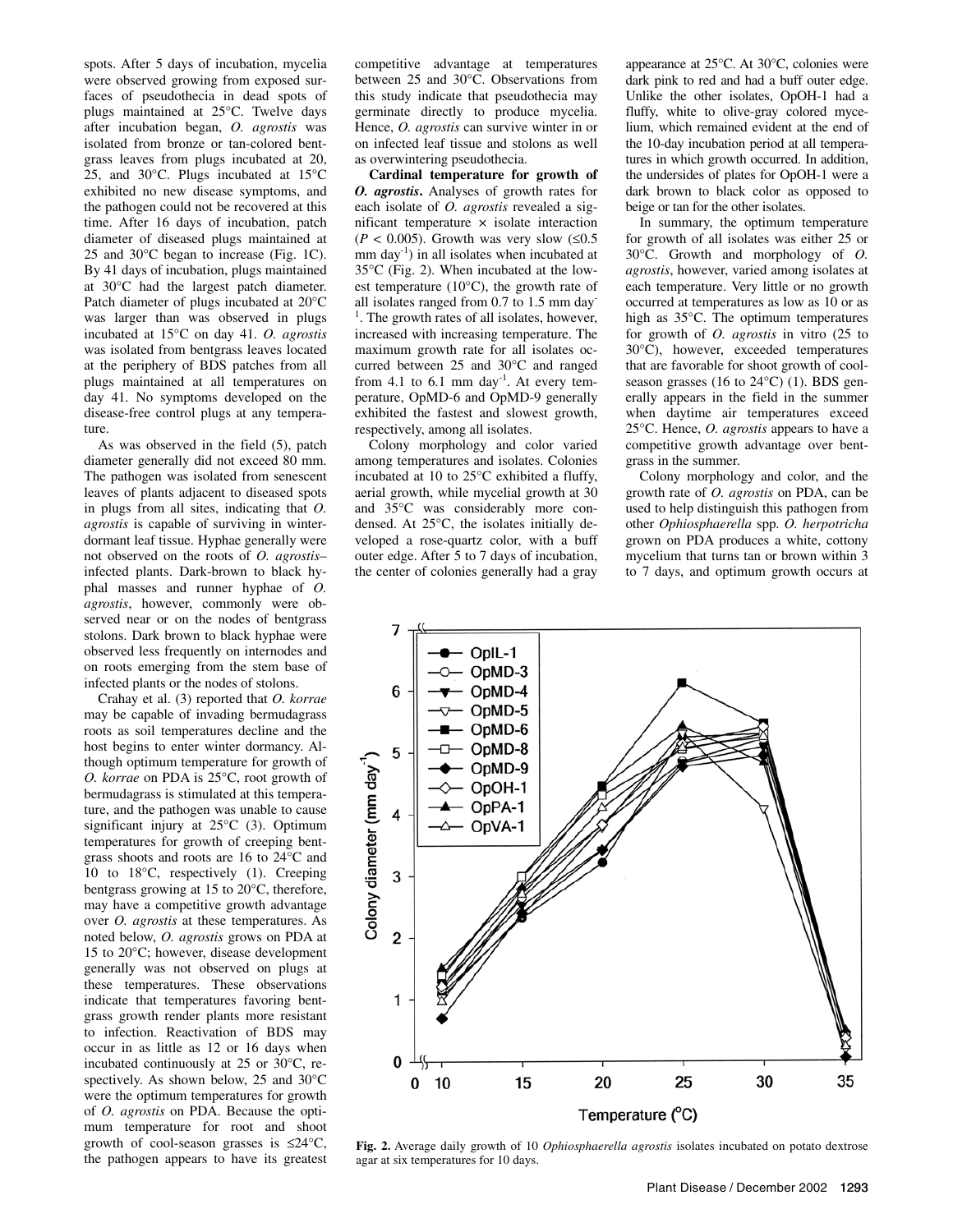20 to 25°C (16). *O. herpotricha* produces a brownish-black liquid on colonies, and *O. korrae* colonies have a distinctive domelike growth habit (18). On PDA, maximum colony growth for *O. korrae* and *O. narmari* occurs at 25°C, and aerial mycelium of both species initially is white to buff and darkens as colonies age (17,18). *O. herpotricha* and *O. korrae* exhibit little or no growth when incubated at 30°C on PDA (3,16). When incubated at 25°C, *O. agrostis* generally can be differentiated from other *Ophiosphaerella* spp. by its rose-quartz colony color. The only exception was OpOH-1, which produces an olive-gray colored mycelium. Differences in colony color associated with OpOH-1, however, may add to the difficulties of properly distinguishing *O. agrostis* at 25°C. However, *O. agrostis* can be distinguished from other *Ophiosphaerella* spp. by the generally dark pink to red, velvety mycelium and faster growth rate (i.e., average = 5.1; range = 4.1 to 5.3 mm day<sup>-1</sup>) when incubated at 30°C.

**Pseudothecia production.** After 31 days incubation, no pseudothecia developed on the tall fescue/wheat bran mix subjected to constant dark or to diurnal ambient light. Pseudothecia, however, developed in the growth chamber and growth hood when exposed to constant light. The pseudothecia primarily were found partially embedded in the tall fescue seeds, but several pseudothecia formed directly on the paper (Fig. 3). Initial development of pseudothecia on 16- to 18-dayold media began in both treatments between 4 and 7 days after they were placed in constant light. There were no differences in the development of pseudothecia between samples placed in the growth chamber or growth hood on any individual rating date (data not shown). There also were no differences between regression lines for the growth chamber and growth hood data. Data from both treatments, therefore, were combined to determine the regression line:  $P = 0.181(DOI) - 0.030$  ( $R^2 = 0.88$ ;  $P =$ 0.0001), where  $P =$  the pseudothecia rating on a 0 to 5 scale and  $DOI =$  days of incubation (Fig. 4).



**Fig. 3.** *Ophiosphaerella agrostis* pseudothecia produced on a tall fescue seed after 30 days of incubation under constant light in a growth chamber (25 $^{\circ}$ C). Bar = 250 µm.

1294 Plant Disease / Vol. 86 No. 12

In summary, pseudothecia of *O. agrostis* readily were produced in vitro using the tall fescue seed/wheat bran mix, and maximum pseudothecia development occurred in about 30 days on moistened filter paper maintained under constant light, but they were not produced in darkness. Hammer and Chastagner (9) also found that *O. korrae* pseudothecia were not produced in the dark. Pseudothecia of *O. agrostis* developed in as few as 4 days, and ascospores had developed after 7 days incubation. Ascospore  $(n = 100)$  length (mean = 135  $\mu$ m, range = 80 to 175  $\mu$ m) and the number of septations (mean  $= 13$ , range  $=$ 6 to 15) generally were within the range reported by Câmara et al. (2) (data not shown). Several ascospores, however, were longer than the 150-µm length (range  $= 75$ to 150 µm) reported by Câmara et al. (2).

Large numbers of *O. agrostis* pseudothecia can be found in the field on dead tissue in the summer (4,5). In an unrelated study, pseudothecia developed on tall fescue/wheat bran mix in ambient diurnal light in March and April, but not in December or January. Hence, longer day lengths in the field in the summer might be a key factor in pseudothecia production in vivo. Small numbers of pseudothecia of *O. korrae*, *O. narmari*, and *O. herpotricha* were produced in vitro on dead tissues of inoculated plants (3,13,16,17,20). Crahay et al. (3) induced *O. korrae* pseudothecia by incubating infected bermudagrass roots for 6 weeks in moistened cheesecloth in test tubes. Mature *O. korrae* pseudothecia also were obtained by inoculating Scaldis hard fescue (*Fescue longifolia* Thuill.) seedlings that were grown on water agar (9). In all of the aforementioned studies, host tissues were used for the development of pseudothecia. Hence, another distin-

guishing characteristic of *O. agrostis* is its ability to produce prodigious numbers of pseudothecia in vitro in a short period of time. Because *O. agrostis* pseudothecia developed both on a lab bench (temperature range =  $13$  to  $28^{\circ}$ C) and in a growth chamber (25°C), temperature may be less important in ascocarp production than light and moisture. Although a single isolate was used in this study, we have observed that various *O. agrostis* isolates also produce pseudothecia in vitro.

**Ascospore germination.** Combined analyses of ascospore germination data revealed significant ( $P \leq 0.05$ ) differences between the two studies. Separate statistical analyses, therefore, were conducted on data from studies I and II (Table 1). In study I, there was a significant ( $P \le 0.001$ ) three-way interaction among light, tissue, and hours of incubation. Germination of ascospores in all treatments, except the control (i.e., distilled water) incubated in the dark, had begun after 2 h (Fig. 5). After 4 h of incubation, significant differences in ascospore germination among light treatments were apparent. Ascospores incubated under constant light with either leaf or root tissue exhibited the greatest germination (34 to 35%). In the dark, the same tissue treatments exhibited significantly less ascospore germination (18 to 21%) at 4 h. Control treatments incubated in either light or dark resulted in the lowest percent germination (6 to 7%) after 4 h. Ascospore germination in both light and dark controls, however, increased significantly after 6 h of incubation. Similar levels of germination occurred among leaf and root treatments incubated for 6 h in constant dark and in the control in constant light. Although the greatest percentage of germinating ascospores occurred when ascospores



**Fig. 4.** In vitro development of *Ophiosphaerella agrostis* pseudothecia on tall fescue/wheat bran media over 31 days of incubation (DOI) under constant light in a growth hood (13 to 28°C) or in a growth chamber (25°C). Pseudothecia development (*P*) was rated visually on a 0 to 5 linear scale where  $0 =$  no pseudothecia present,  $3 = 11$  to 15 pseudothecia per tall fescue seed, and  $5 = \ge 21$  pseudothecia per tall fescue seed. The equation of the regression line for pseudothecia development, combined for both treatments and studies, was  $P = 0.181(DOI) + 0.030 (R^2 = 0.88; P = 0.0001)$ .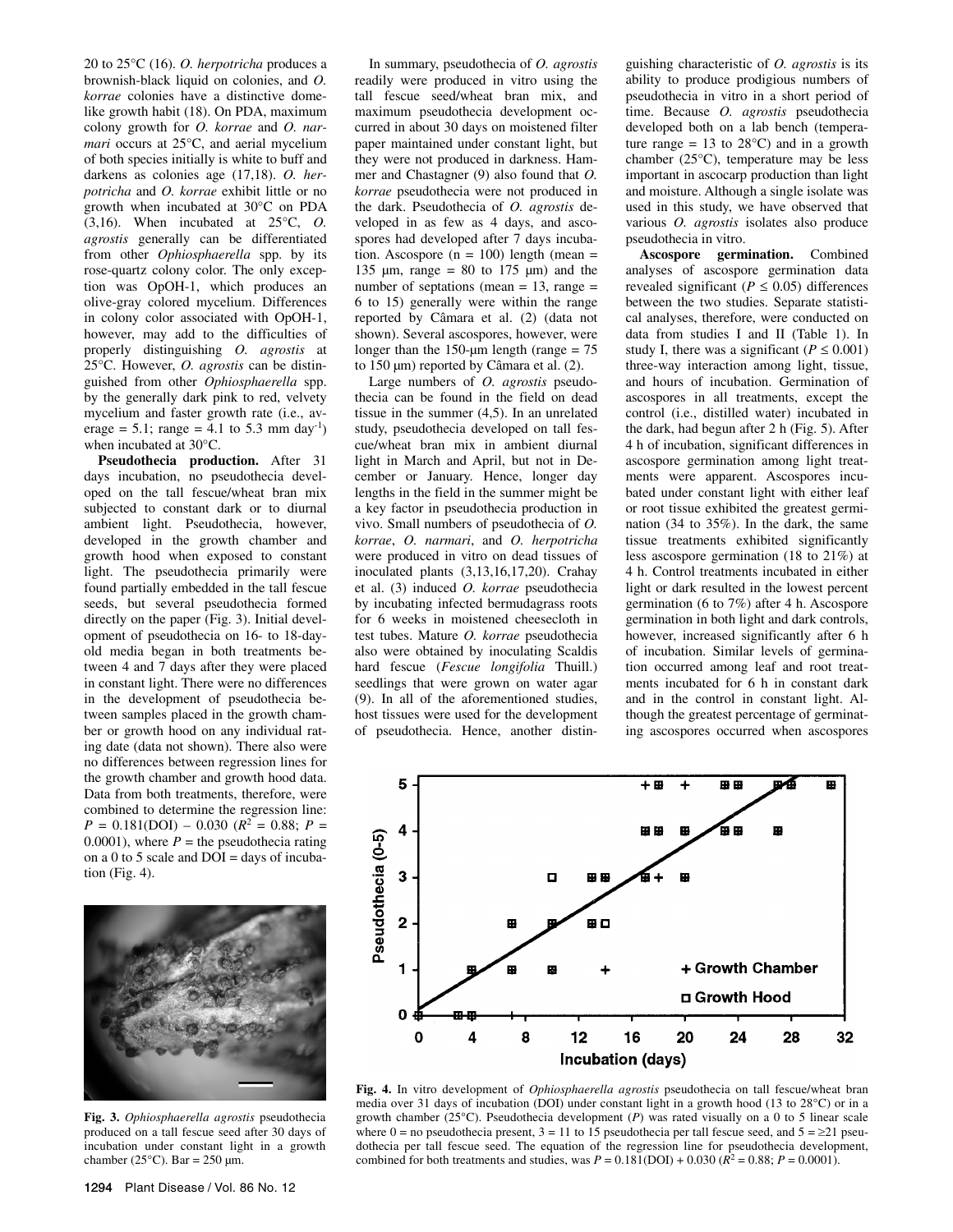were incubated for 6 h with leaves or roots in the presence of light, there were no significant differences among the aforementioned treatments and the root or control treatments incubated in darkness. With few exceptions, ascospore germination increased in all treatments from 6 to 8 h of incubation. Ascospores in the control treatment incubated in the dark for 8 h, however, exhibited the least germination (35%), which was similar to the percentages observed after 6 h (31%). After 8 h, the greatest number of germinated ascospores (76 to 79%) occurred in the leaf and control treatments incubated in light; whereas, fewer ascospores had germinated (57 to 63%) when incubated in the dark with either bentgrass leaves or roots. The percentage of ascospores germinating for all treatments incubated in light did not increase significantly after 8 h. All dark treatments continued to exhibit increases in ascospore germination until 18 h, after which time there was little increase in germination. Few significant differences in ascospore germination occurred among treatments after 24 h of incubation, and all treatments exhibited 71 to 85% germination at this time.

In study II, the highest level of interaction ( $P \leq 0.05$ ) was the two-way interaction of light  $\times$  hours of incubation (Table 1). No treatment interactions involving tissue were found; however, the main effect of tissue was significant ( $P \leq 0.001$ ). Ascospore germination data for light and hours of incubation, therefore, were combined for leaves, roots, and the control for each light  $\times$  hour interaction. Because the main effect of tissue was not included in any significant interactions, tissue data also were combined for both light and dark treatments for all hours of incubation.

The greatest percent germination was observed when ascospores were incubated in the presence of leaves versus roots versus the control (Fig. 6). The magnitude of the difference, however, was small (3 to 7% germination). Similar to the results in study I, ascospore germination was observed after 2 h of incubation (Fig. 7). At 2, 6, 8, and 12 h of incubation, more ascospores germinated in light (12, 31, 48, and 57%, respectively) when compared to

those incubated in the dark (3, 18, 39, and 49%, respectively). Although there were no differences between light and dark treatments after 4, 18, or 24 h, ascospore germination continued to increase, and after 24 h of incubation nearly all ascospores had germinated.

In summary, ascospore germination can occur in as little as 2 h, and a large percentage of ascospores had germinated after 8 h of incubation. During the early hours of incubation, ascospores generally germinated in larger numbers in the presence of light and bentgrass leaves or roots. Ascospores incubated with bentgrass leaves generally exhibited similar or greater levels of germination when compared to ascospores incubated with roots. Ascospores incubated with either tissue type for 2 to 12 h, however, generally resulted in a greater percent germination when compared to ascospores incubated in water alone. After 18 h of incubation, however, there were few percent germination differences among treatments.

On average,  $\leq 2$  germ tubes per ascospore developed within the first 6 h of incubation (data not shown). The maximum number of germ tubes that developed from an individual ascospore was four, and ascospores with  $\geq$ 3 germ tubes accounted for an average of 6 and 11% of the total percentage of germinated ascospores in studies I and II, respectively. Germination generally occurred at the terminal cells of ascospores, and an average of 73 and 58% of the total percentage of germinating ascospores between 2 and 6 h of incubation occurred at one or both ends of ascospores in studies I and II, respectively. Germina-



**Fig. 5.** Percent germination of *Ophiosphaerella agrostis* ascospores in study I incubated at various time intervals at 25°C with or without 'L-93' creeping bentgrass leaves or roots in either constant light or darkness. Error bars indicate significant differences ( $P \le 0.05$ ) among tissue treatments and hours incubated. Germination data collected from 50 ascospores in each of three replications ( $n = 150$ ).

Table 1. Analysis of variance for *Ophiosphaerella agrostis* ascospore germination data after incubation at various time intervals at 25°C with or without 'L-93' creeping bentgrass leaves or roots in either constant light or darkness

| <b>Source of variance</b>            | <b>Study I</b>               |                  |         |       | <b>Study II</b> |     |         |           |
|--------------------------------------|------------------------------|------------------|---------|-------|-----------------|-----|---------|-----------|
|                                      | $\mathbf{n}$ df <sup>x</sup> | ddf <sup>y</sup> | F value | P > F | ndf             | ddf | F value | P > F     |
| Hours incubated (hours)              | n                            | 84               | 334.6   | ***Z  |                 | 84  | 533.3   | ***       |
| Tissue type (tissue)                 |                              | 84               | 5.9     | **    |                 | 84  | 14.7    | ***       |
| Light                                |                              | 84               | 53.7    | ***   |                 | 84  | 28.4    | ***       |
| Hours $\times$ tissue                | 12                           | 84               | 4.4     | ***   | 12              | 84  | 1.6     | <b>NS</b> |
| Hours $\times$ light                 | h                            | 84               | 6.4     | ***   |                 | 84  | 3.2     | **        |
| Tissue $\times$ light                |                              | 84               | 8.2     | ***   |                 | 84  | 1.2     | <b>NS</b> |
| Hours $\times$ tissue $\times$ light | 12                           | 84               | 3.8     | ***   | 12              | 84  | 0.8     | NS        |

x Numerator degrees of freedom.

y Denominator degrees of freedom.

<sup>z</sup> NS = not significant; \*\*, \*\*\* = significant at  $P \le 0.01$  and 0.001, respectively.